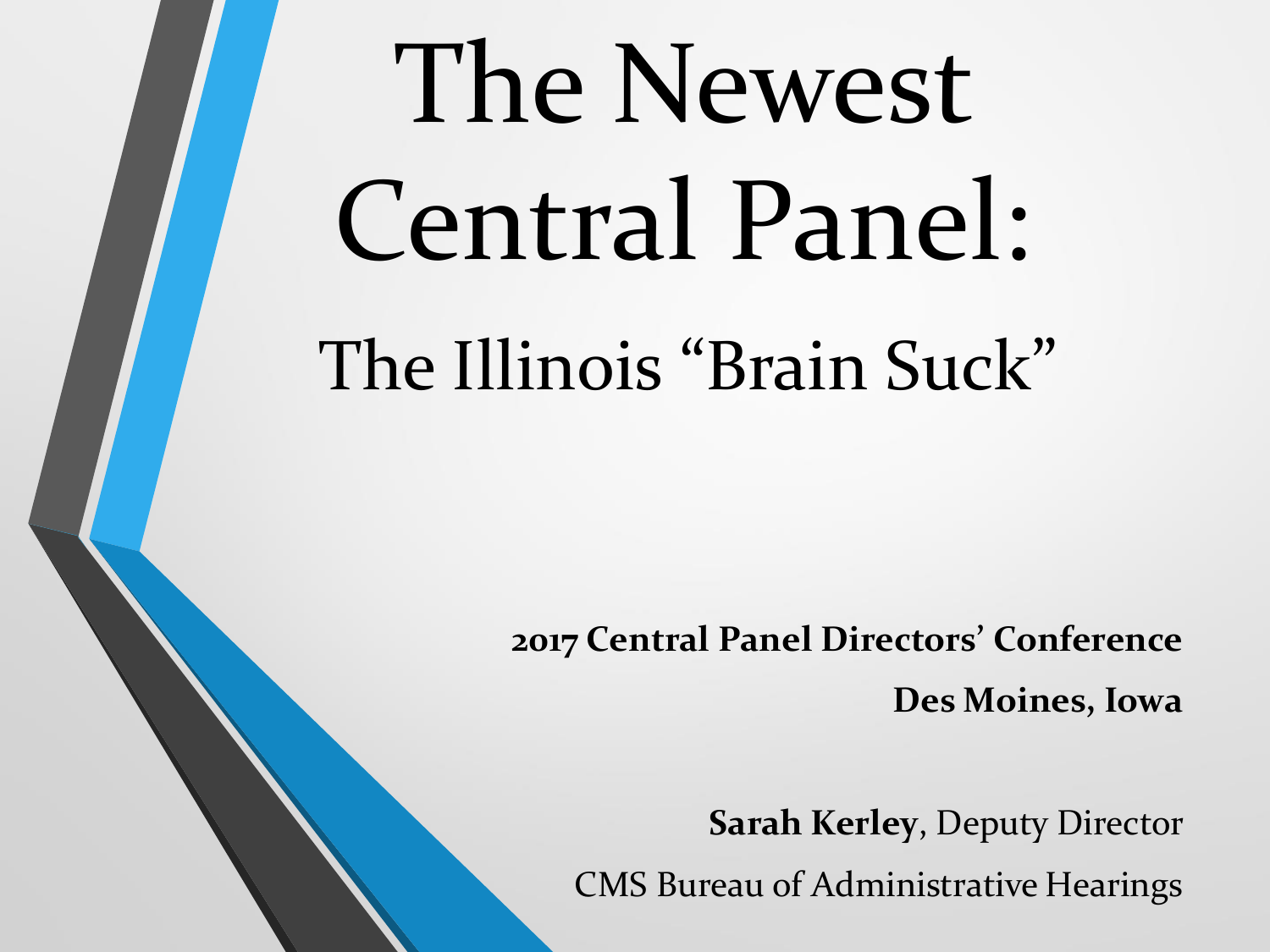### Administrative Hearings in Illinois

• Over 150,000 administrative proceedings each year before State of Illinois administrative bodies

• More than 25 agencies/boards/commissions conduct nearly 100 different types of administrative hearings.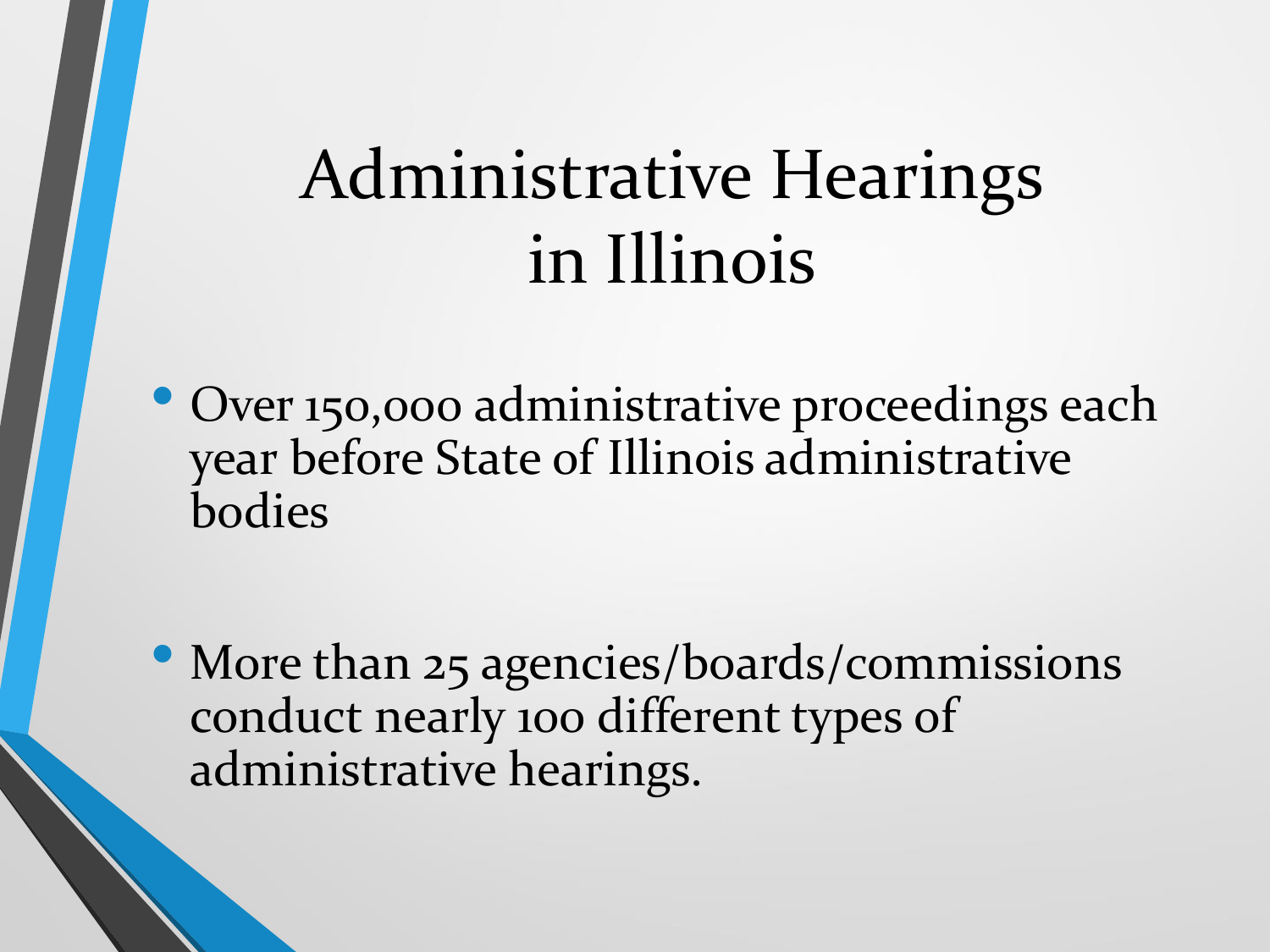### Problems with current structure

- **Poor customer service to Illinois citizens and businesses** 
	- Dozens of inconsistent codes, developed in silos, and thousands of rules make it challenging to navigate administrative process
	- Unpredictable due process and delays discourage business and unnecessarily torment citizens

• **Disparities in caseload and backlog between agencies**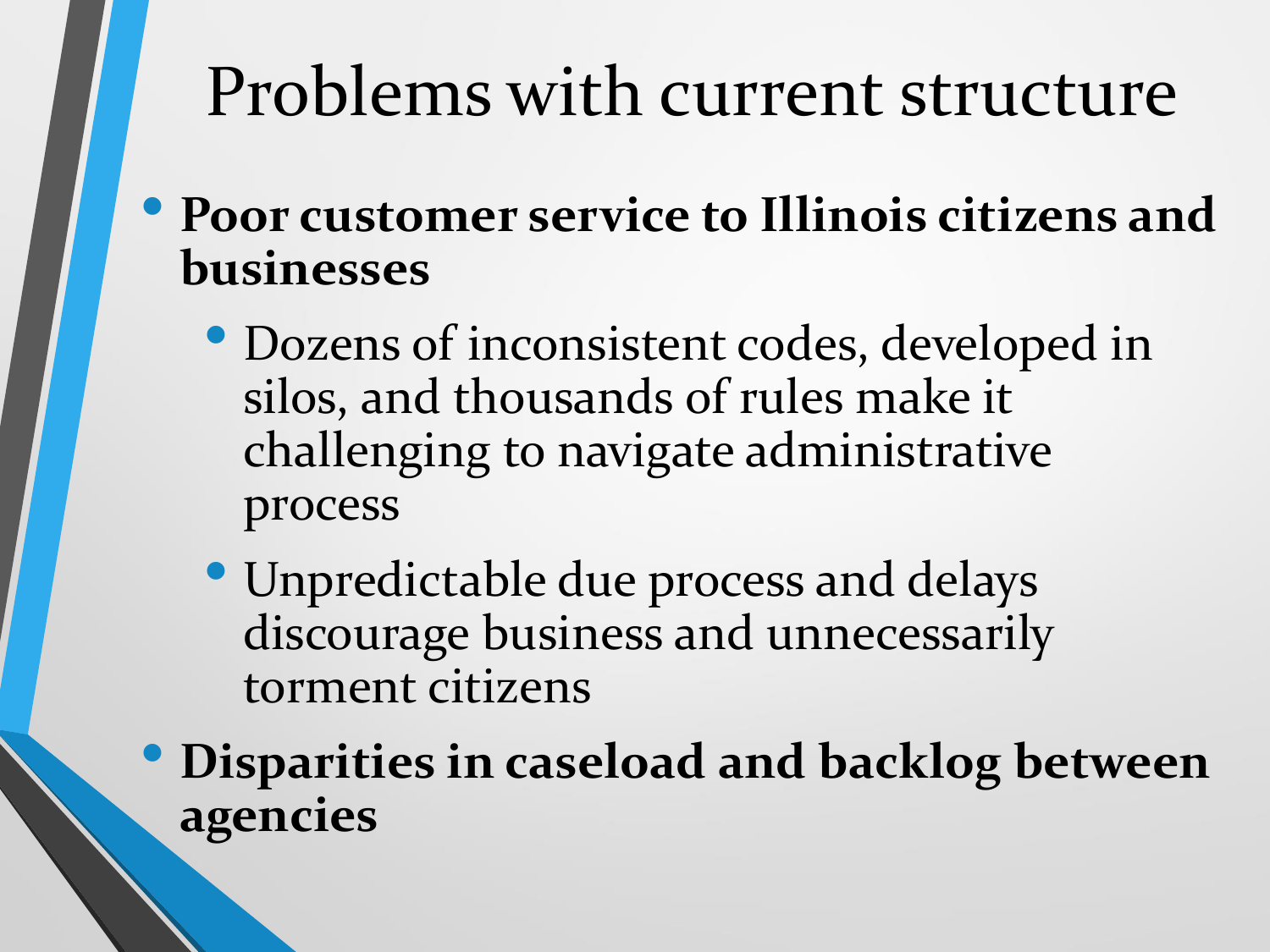#### Executive Order 2016-06

• On April 29, 2016, Gov. Rauner signed an "Executive Order to Eliminate the Backlog and Delay in State Administrative Proceedings."

• Pointed to:

- Unreasonable delays
	- Justice delayed is justice denied
- Appearance of impropriety
	- ALJs are hearing cases to which their employing agency is a party

Patchwork of rules and regulations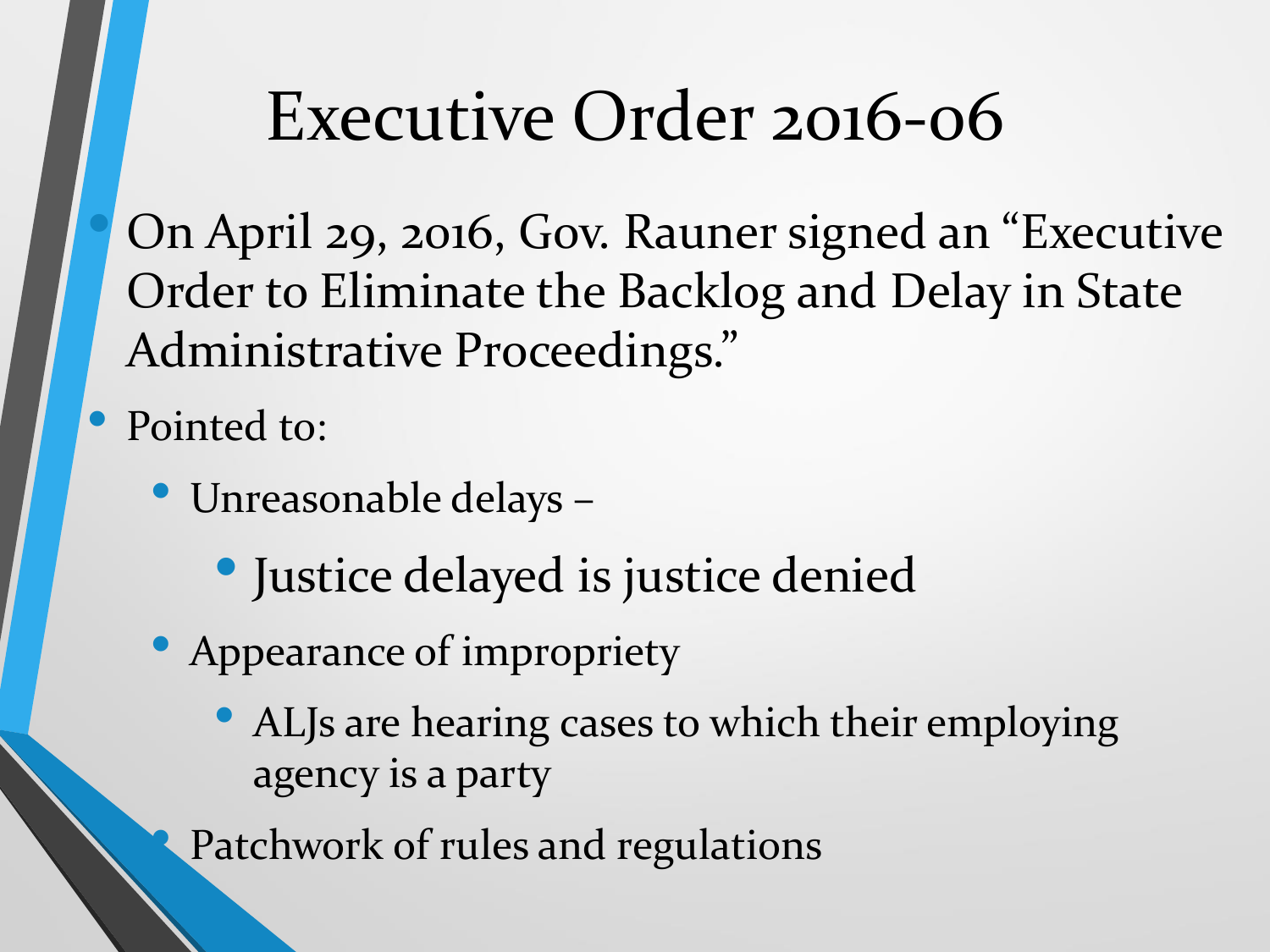#### Executive Order 2016-06

- Established a Pilot Program
- CMS Bureau of Administrative Hearings
- Pilot Period through June 30, 2017

- Primary Charges
	- Gather Information
	- Test Consolidation
	- Implement improvements

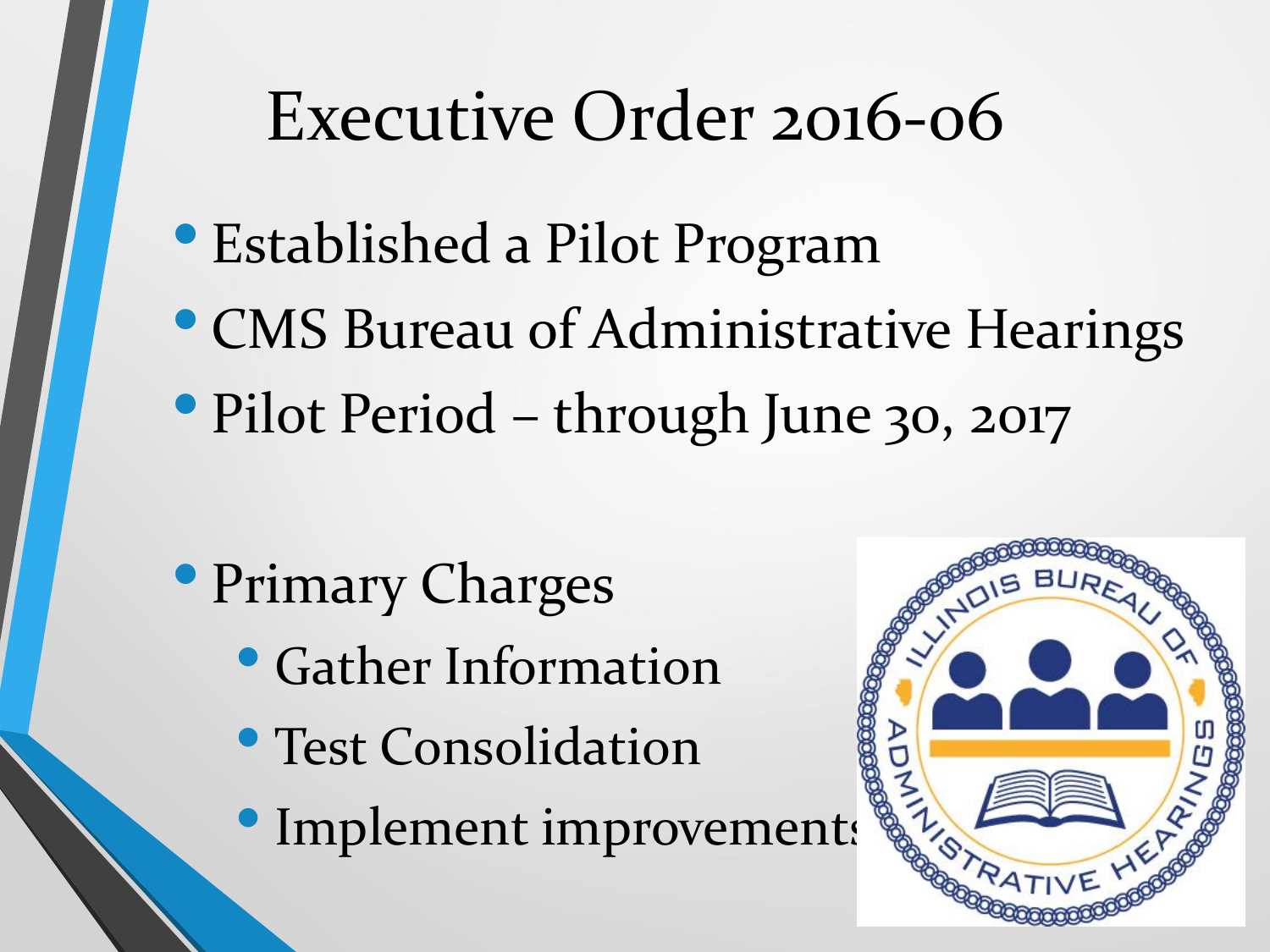### Information Gathering

- •Gather data to:
	- Identify areas for increased efficiencies
	- Best practices for effectively providing:
		- High level or service
		- Transparency
		- Accountability
		- Timely resolution of cases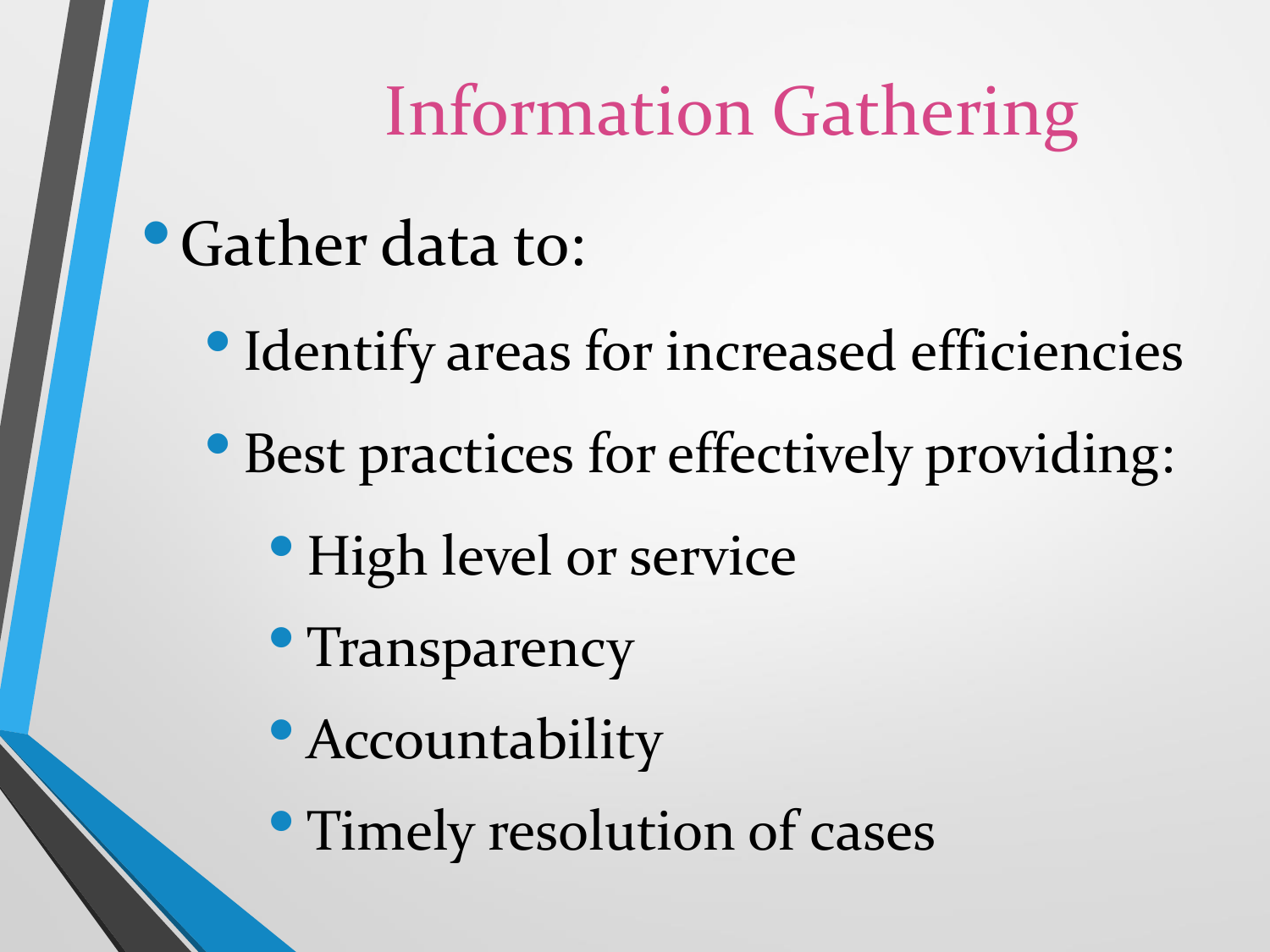# Information Gathering

#### • **Training Deficiencies**

- 48% no judicial training before hearing cases
- 52% no ongoing training regarding role of adjudicator
- 36% no specialized training on agency subject matter

#### • **Outdated or NO technology**

• *"I know there is technology out there of which we are not even aware because our agency just got rid of its stone tablet and chisel and now has a quill and scroll!"*

#### • **Agencies can't react effectively to legal change**

- Paper-based systems
- Inability to effectively track cases
- Forces adjudicators to spend time on routine tasks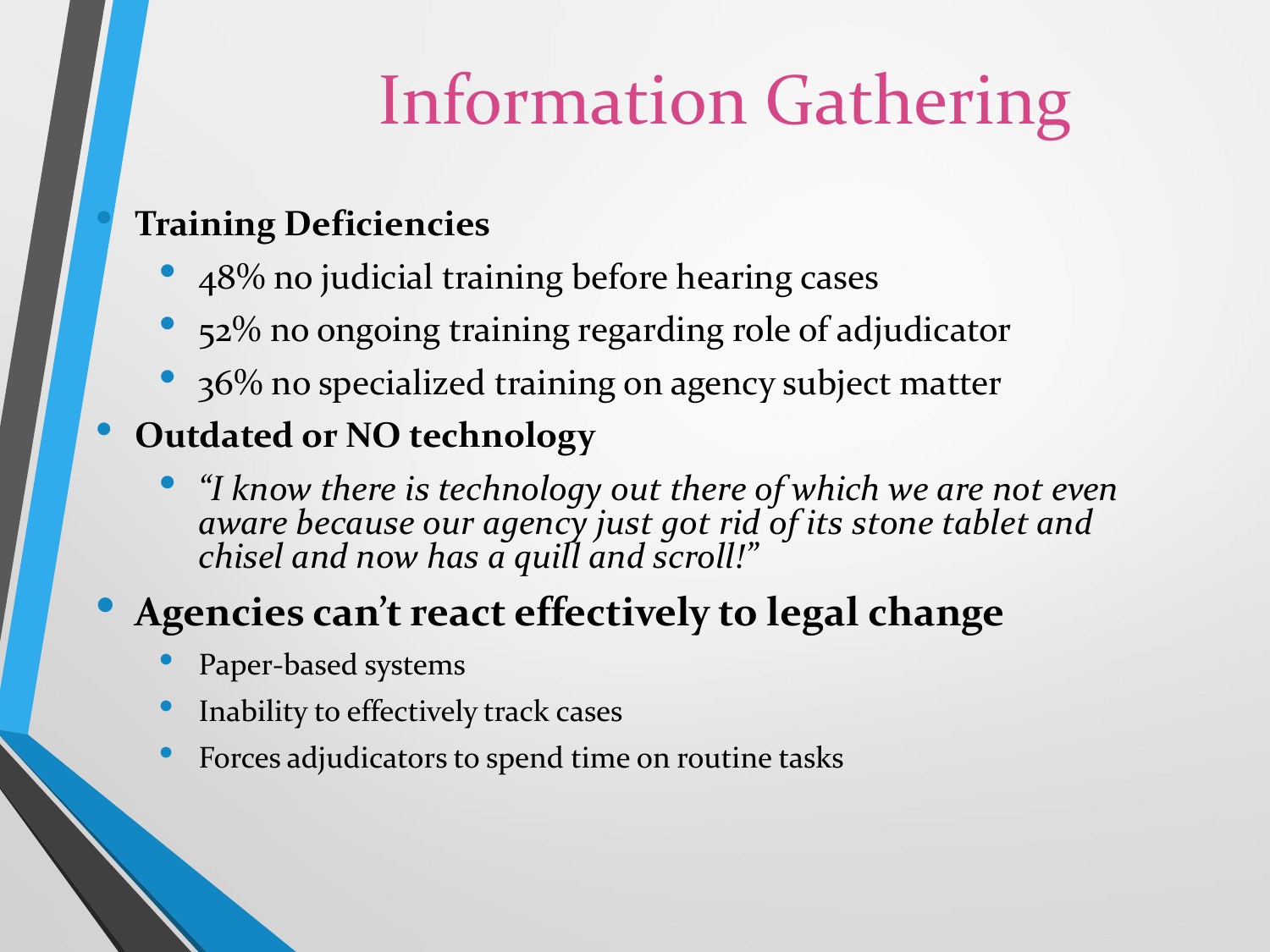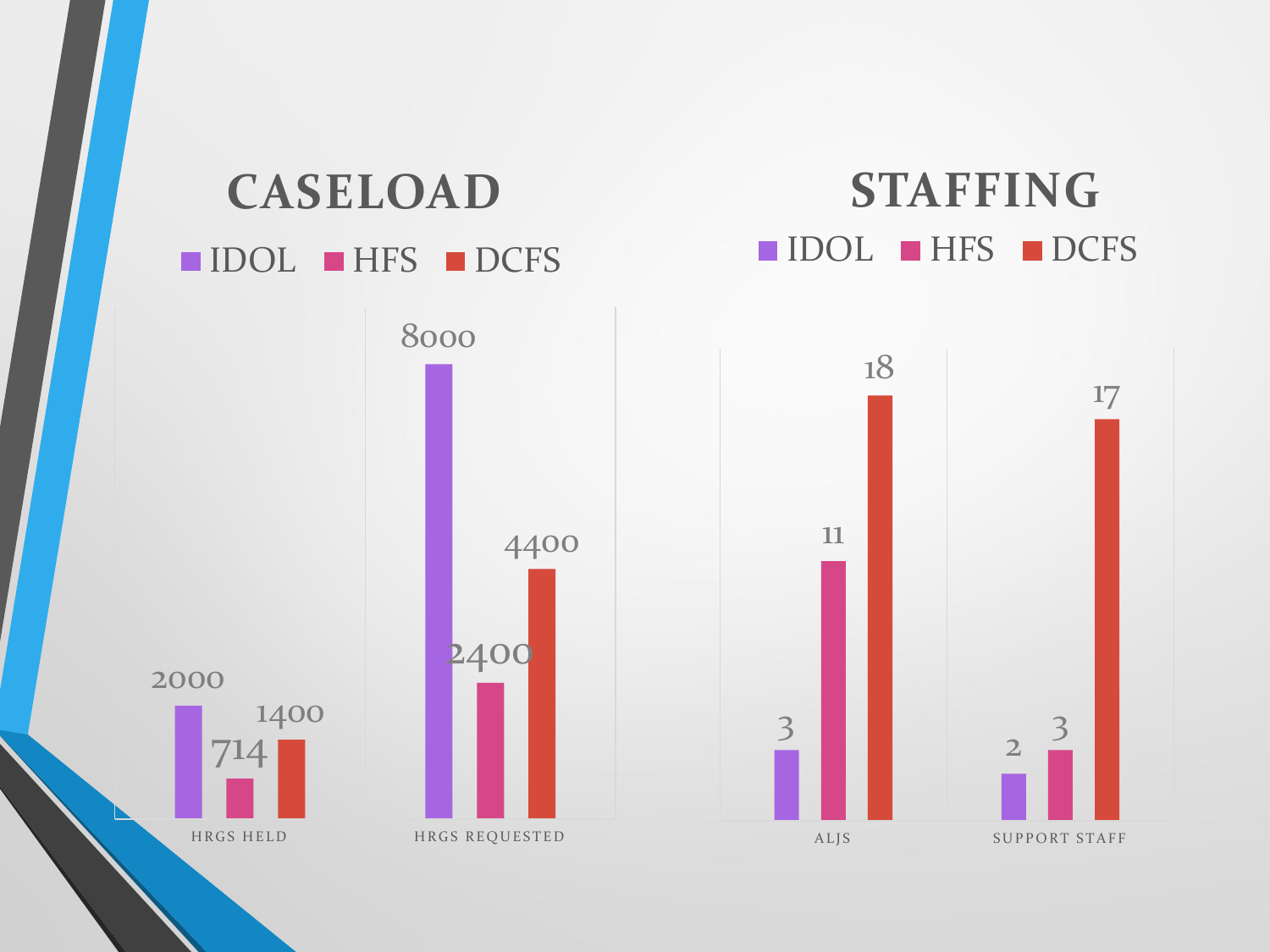The search for solutions

# •Rules Subcommittee

# •IT Subcommittee

•Professional Development Subcommittee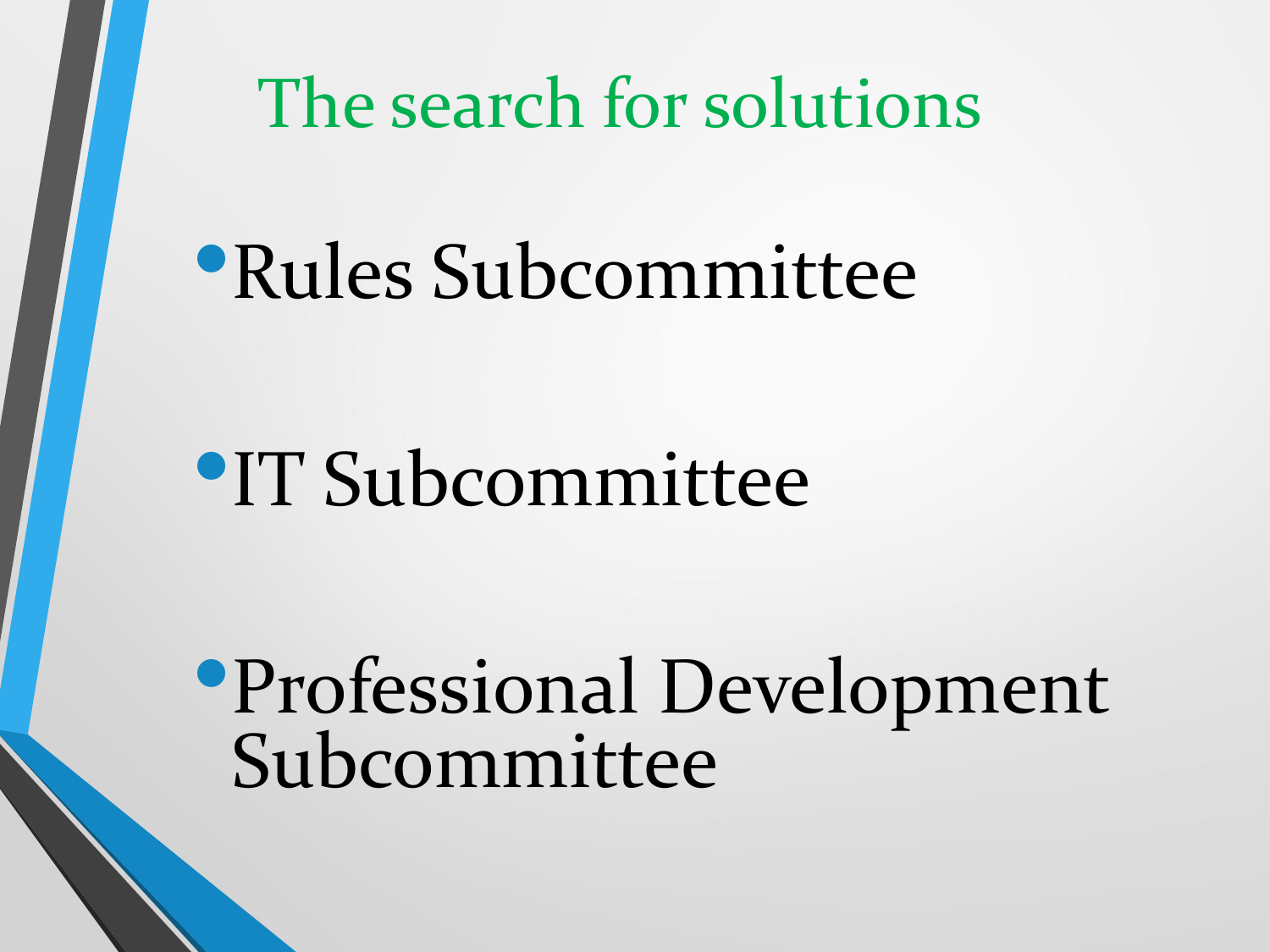# Rules Subcommittee

• Surveyed and Analyzed Agency Rules

• Analyzed existing Model Rules as well as hearings rules from other States

• Recommendations to drafters of Model Hearings Rules

• Looked at potential amendment to the Administrative Procedure Act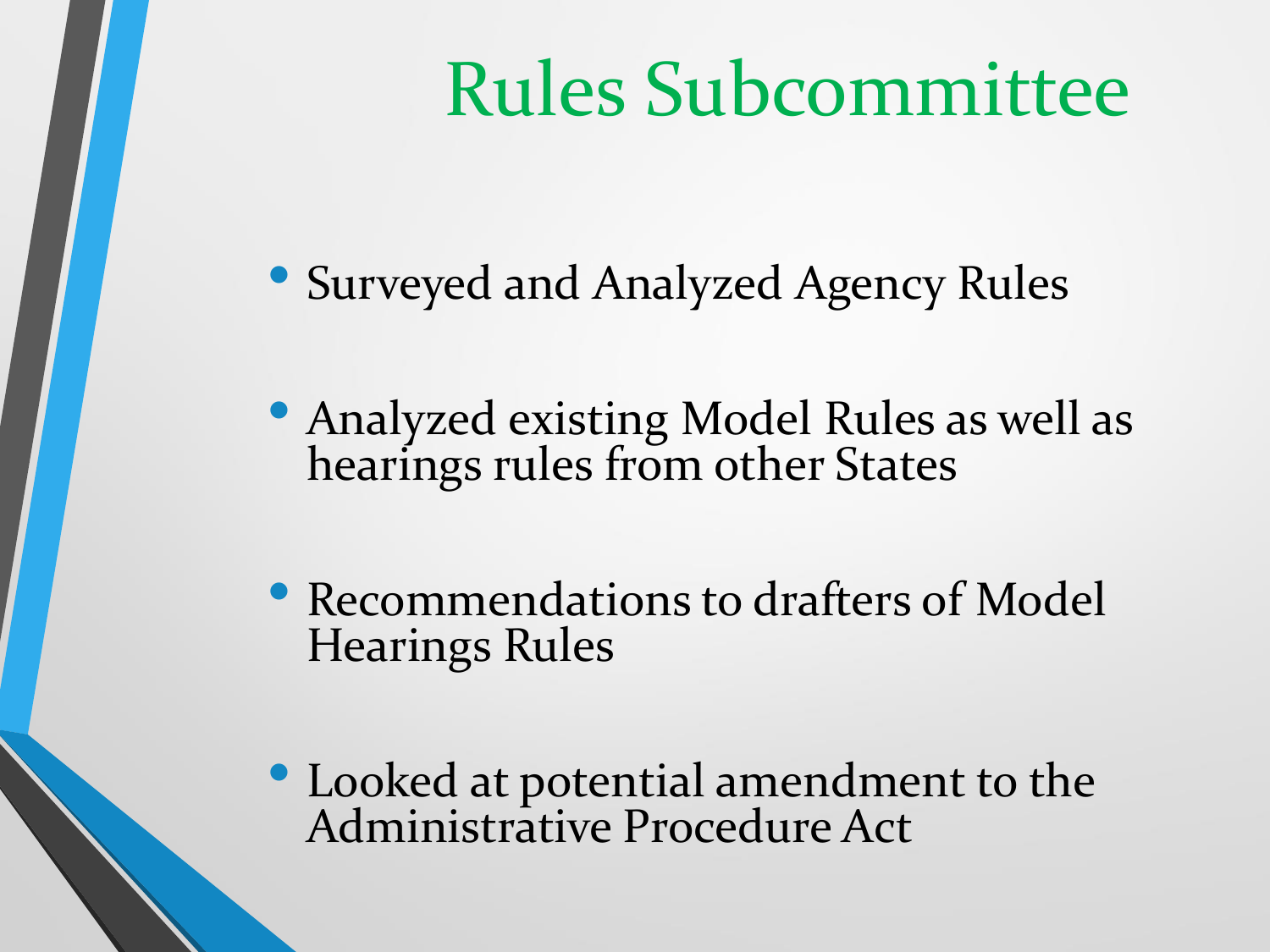# Rules Subcommittee

# • Model Rules ready for promulgation

- Clear instructions to parties
- More readable for members of the public and the bar
- More efficient service
- Electronic filing
- Limits on Discovery
- Standardized criteria for continuances
- Timeframes reflect need for more timely resolution
- Default deadline of final administrative decision issued 40 days after the hearing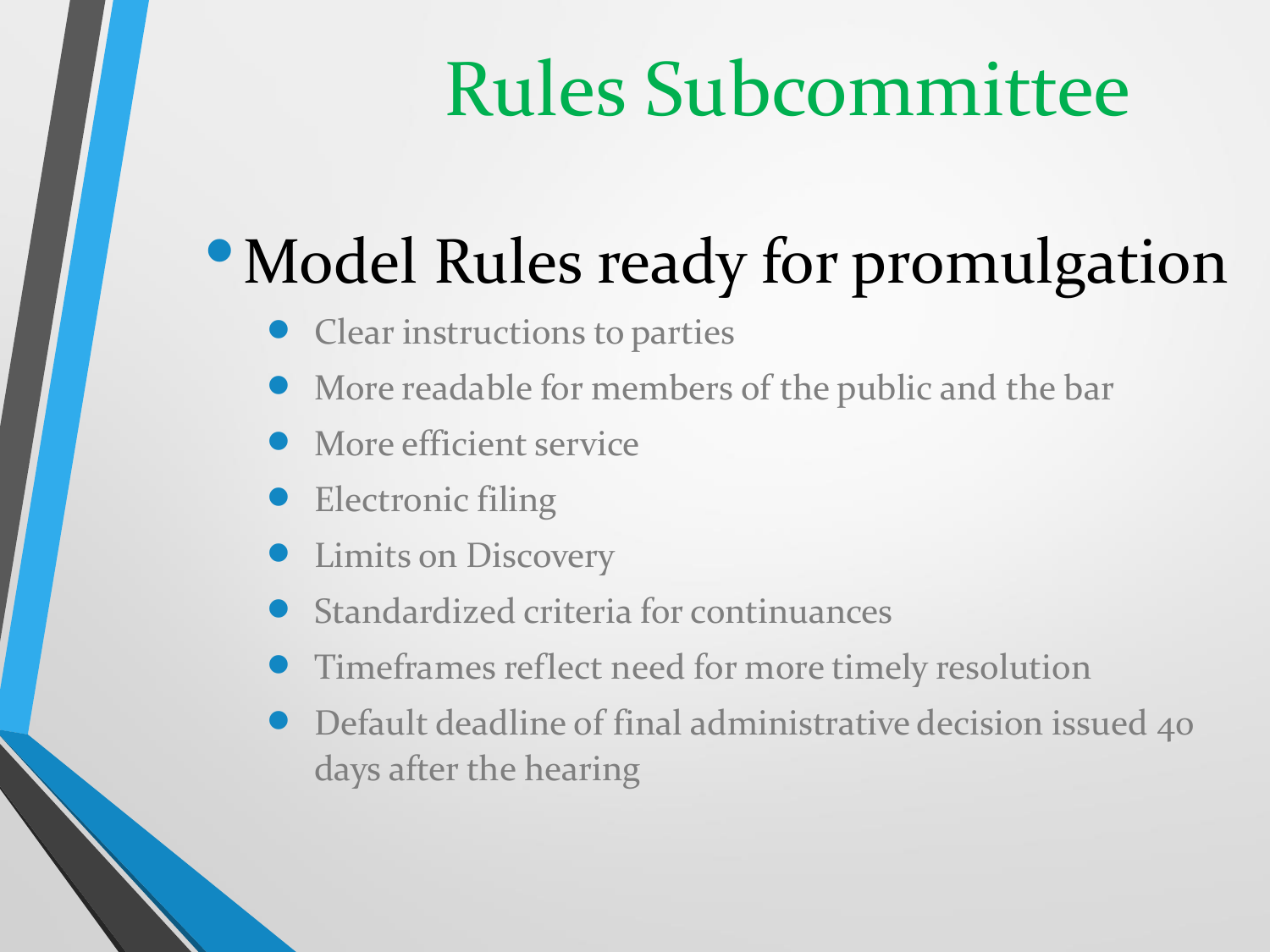# Rules Subcommittee

- Draft amendment to the Administrative Procedures Act
	- Specifically allows service by electronic means (email or via website like the PACER system used by federal courts)
	- Explicitly sanctions administrative hearings by telephone, video conference or other electronic means
	- Clarifies what is prohibited *ex parte* communication and brings Illinois's statutory prohibitions in line with other states and national models
	- Incorporates a system for facilitating e-filing
	- The biggest change is the creation of an independent Office of Administrative Hearings – Article 12
		- Follows national Model APA with Central Panel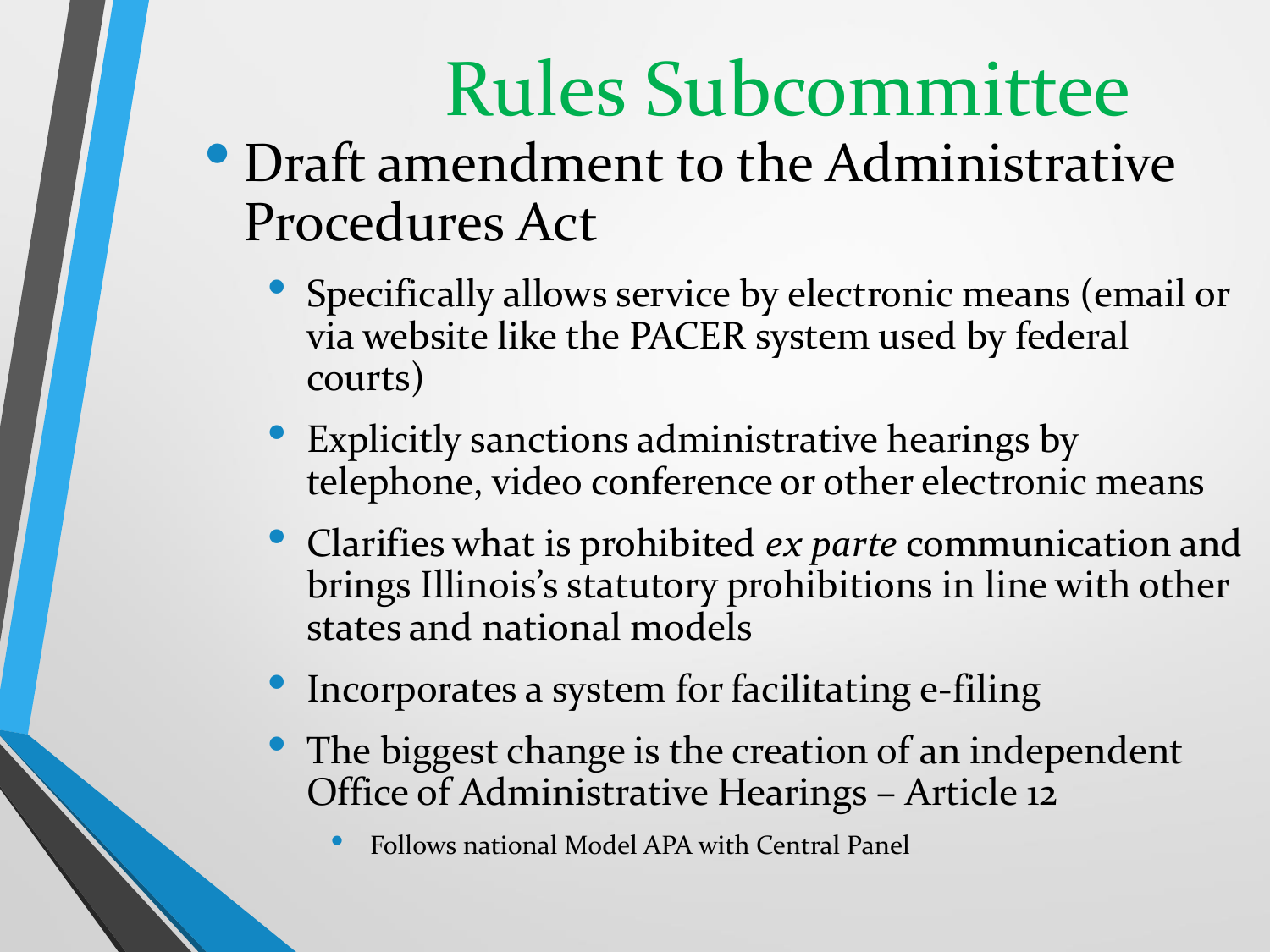# IT subcommittee

- Assess needs
- Established Website
	- https://www2.illinois.gov/sites/administrativehearings
- Develop Website content to make Hearings more accessible
	- FAQs
	- Guide for Unrepresented Parties
	- Videos of Courtrooms
- Electronic Case Management System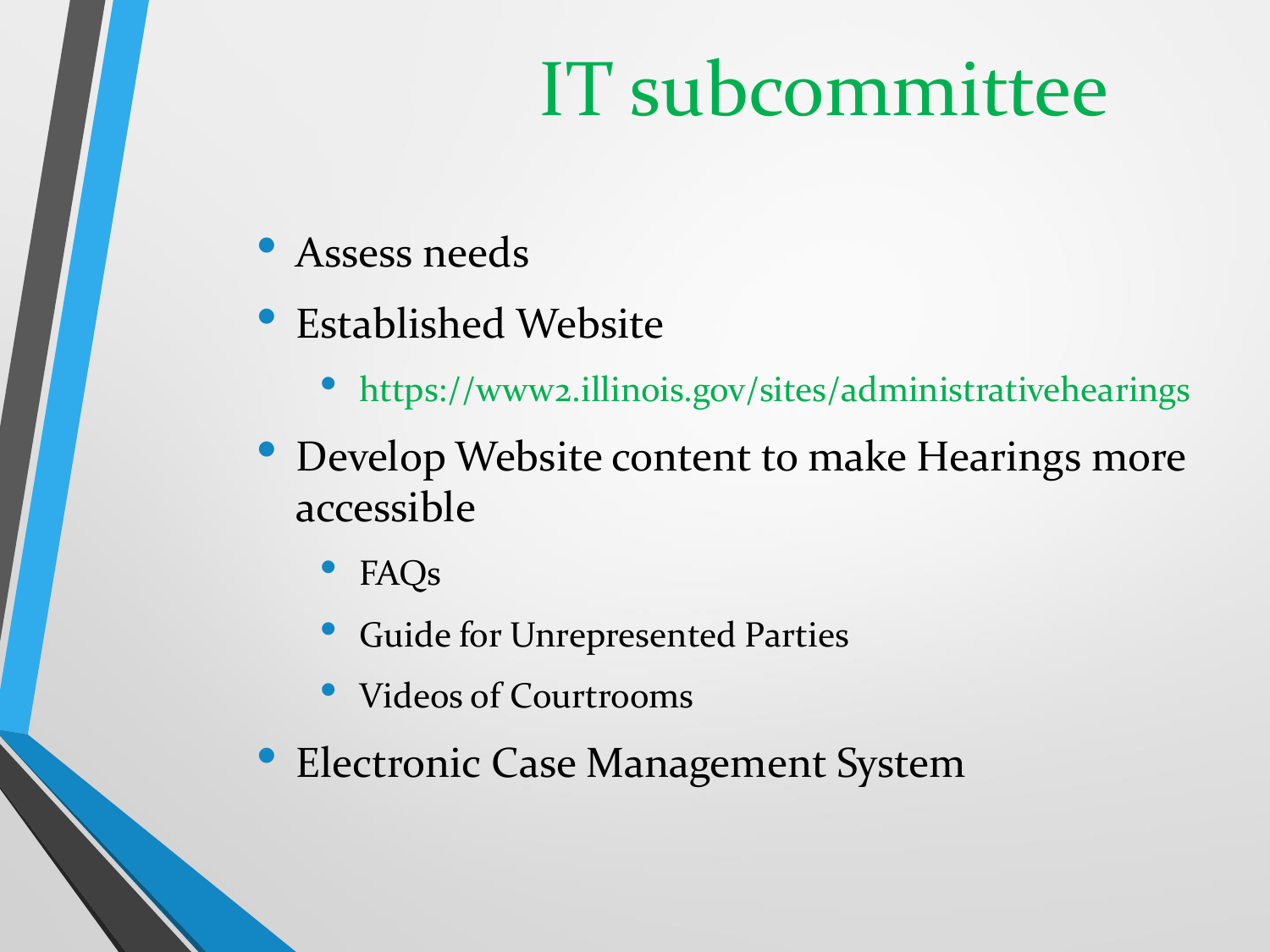# IT subcommittee

- Electronic Case Management System will feature:
	- Public interface for case information and filing
	- Electronic filing
	- Increased automation
	- Real-time tracking
- Resulting efficiencies from implementation are expected to include:
	- 50% reduction in time spent on calls, emails, faxes
	- 45% reduction in first class mailings
	- 55% reduction in time spent scheduling
	- 70% reduction in time spent creating admin review record
	- 55% reduction in time spent creating reports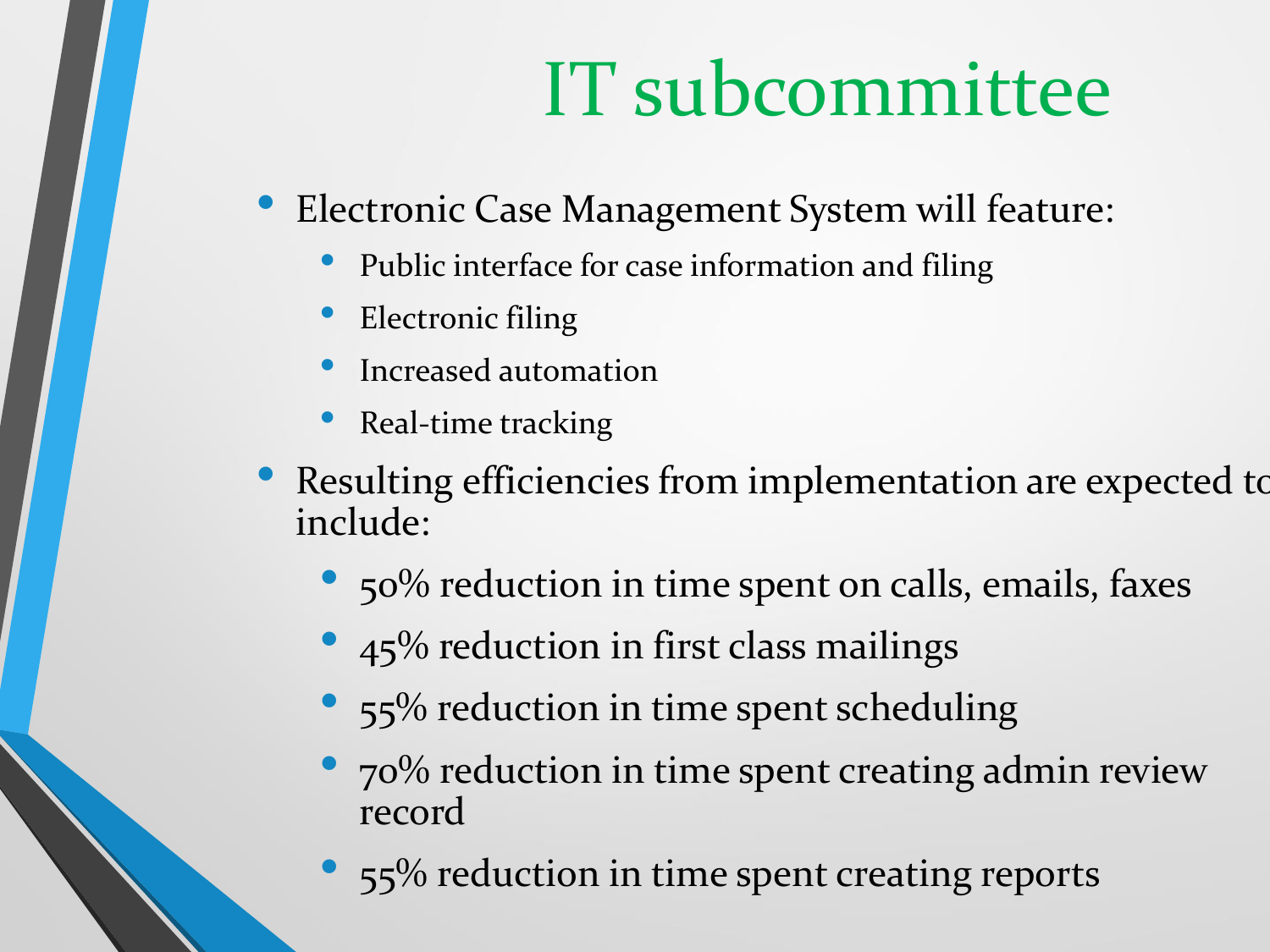# Professional Development Subcommittee

• ALJ Code of Professional Conduct

- Based on ABA Model Code (2016)
- 8 th Annual IL Administrative Law Conference
- Final Fridays CLE program
- Bench Book

OF CONDUCT

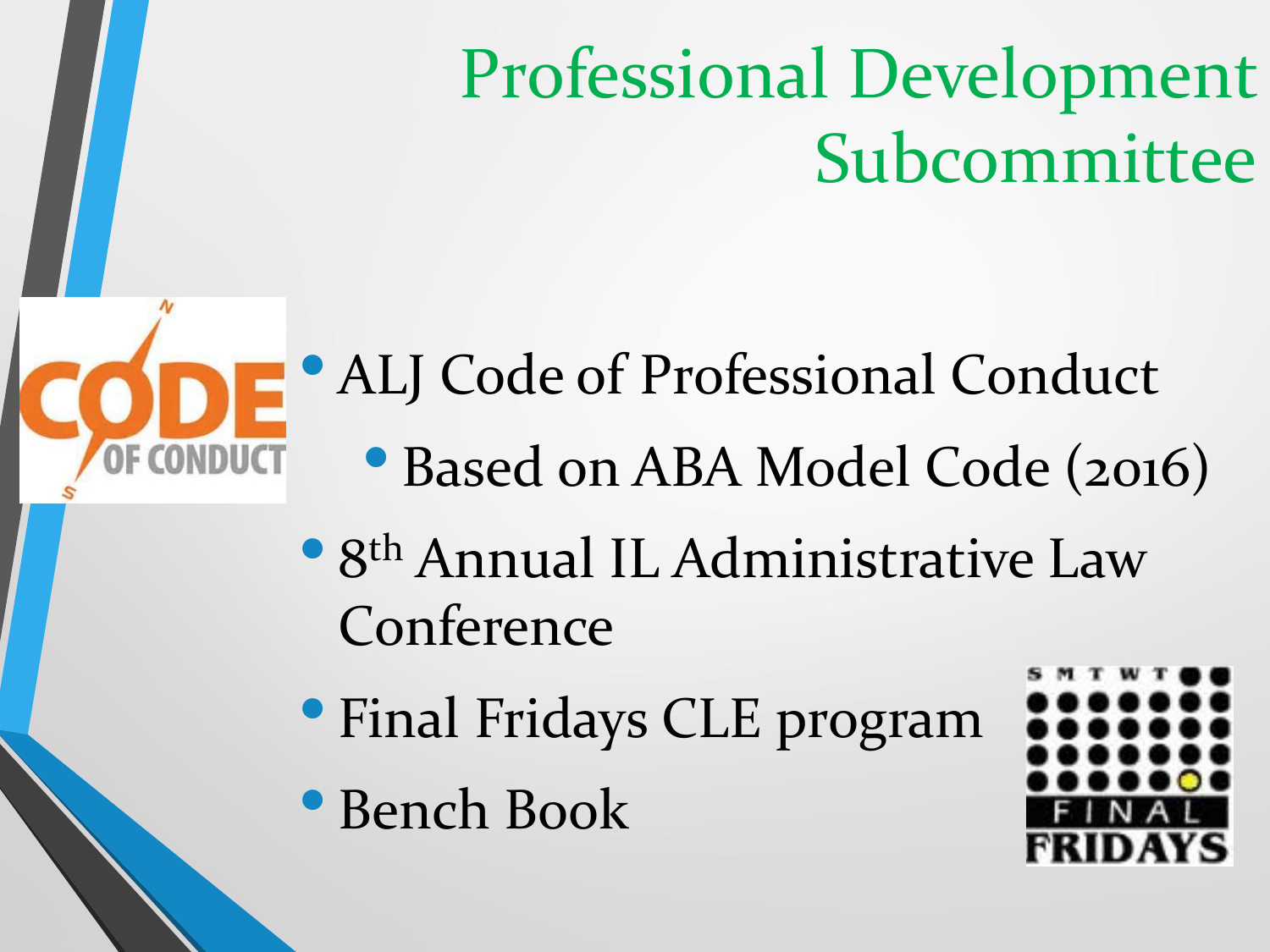# Professional Development Subcommittee

- Since February, the Bureau has provided more than 1,100 hours of CLEcertified training
	- Legal writing
	- Case Management
	- Cultural Competence
	- Ethics
	- Evidence
	- Surviving administrative review
- Now available on West's LegalEdcenter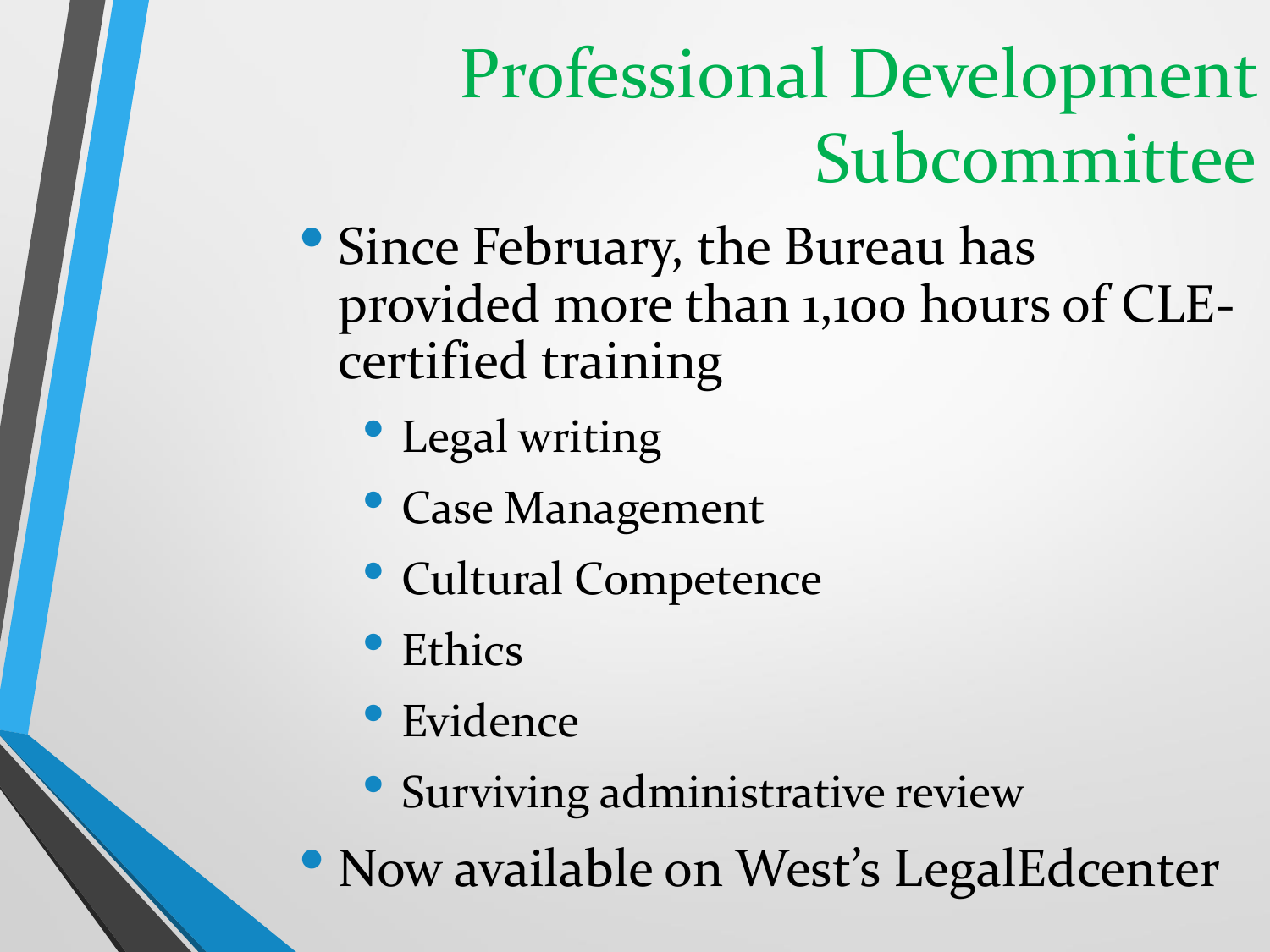# Test Consolidation/Case Sharing

- IDOL and Dep't of Revenue and IDPH
	- 11 pilot ALJs
	- 2 wage and hour claim hearings per week
	- From October 3, 2016 through end of period 2016
		- Nearly 550 cases heard!!!
- Illinois State Police and IDFPR

• Springfield Solution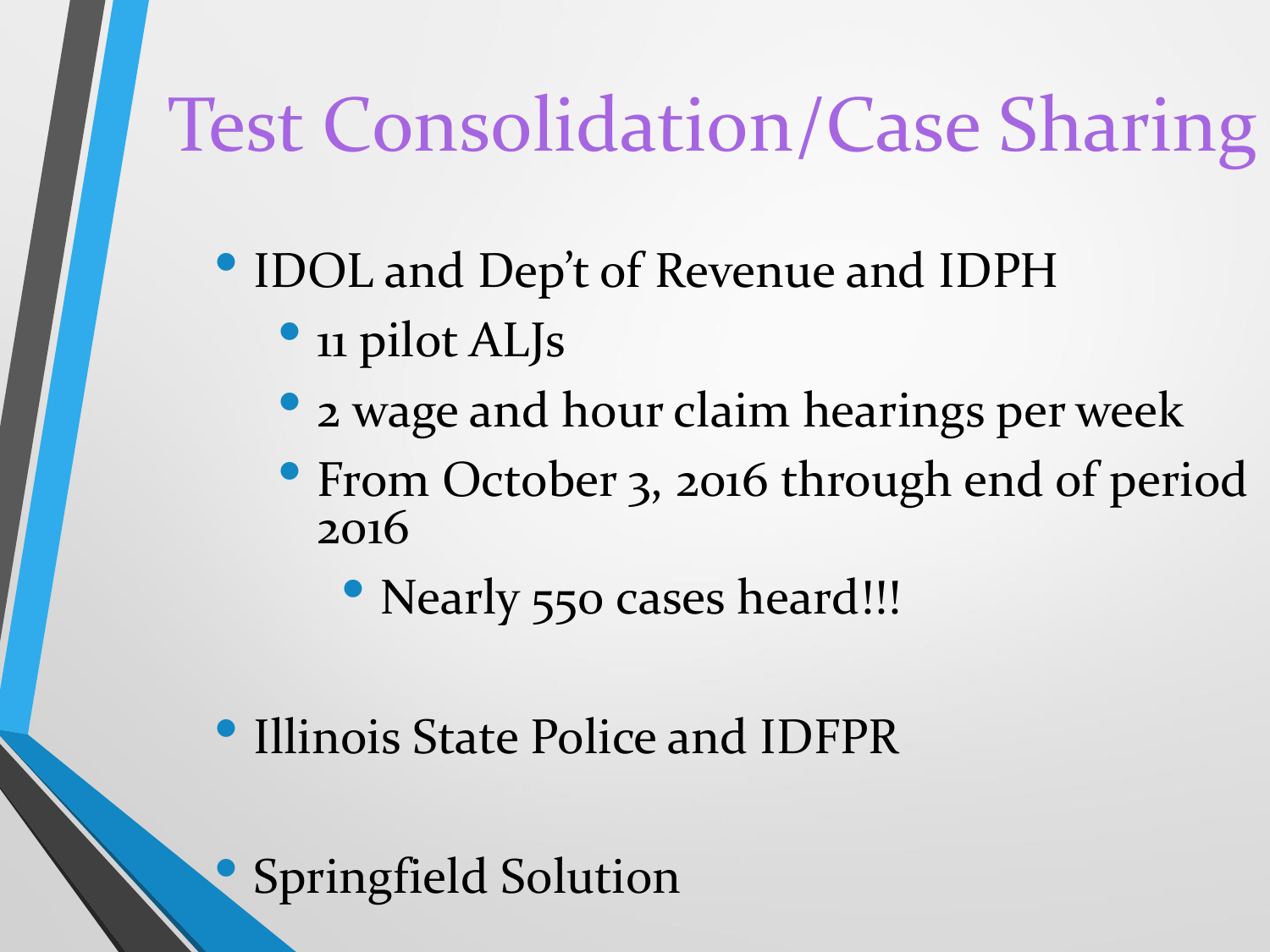# Bureau Centralizes Hearings

- May 16, 2017 Bureau hires an ALJ who is responsible for hearing cases for numerous agencies via intergovernmental agreement
	- Dep't of Natural Resources
	- Illinois Emergency Management Agency
	- Office of State Fire Marshal
	- Dep't of Agriculture
	- Illinois State Police
	- Dep't of Commerce and Economic **Opportunity**
	- Drycleaner Environmental Response Trust Fund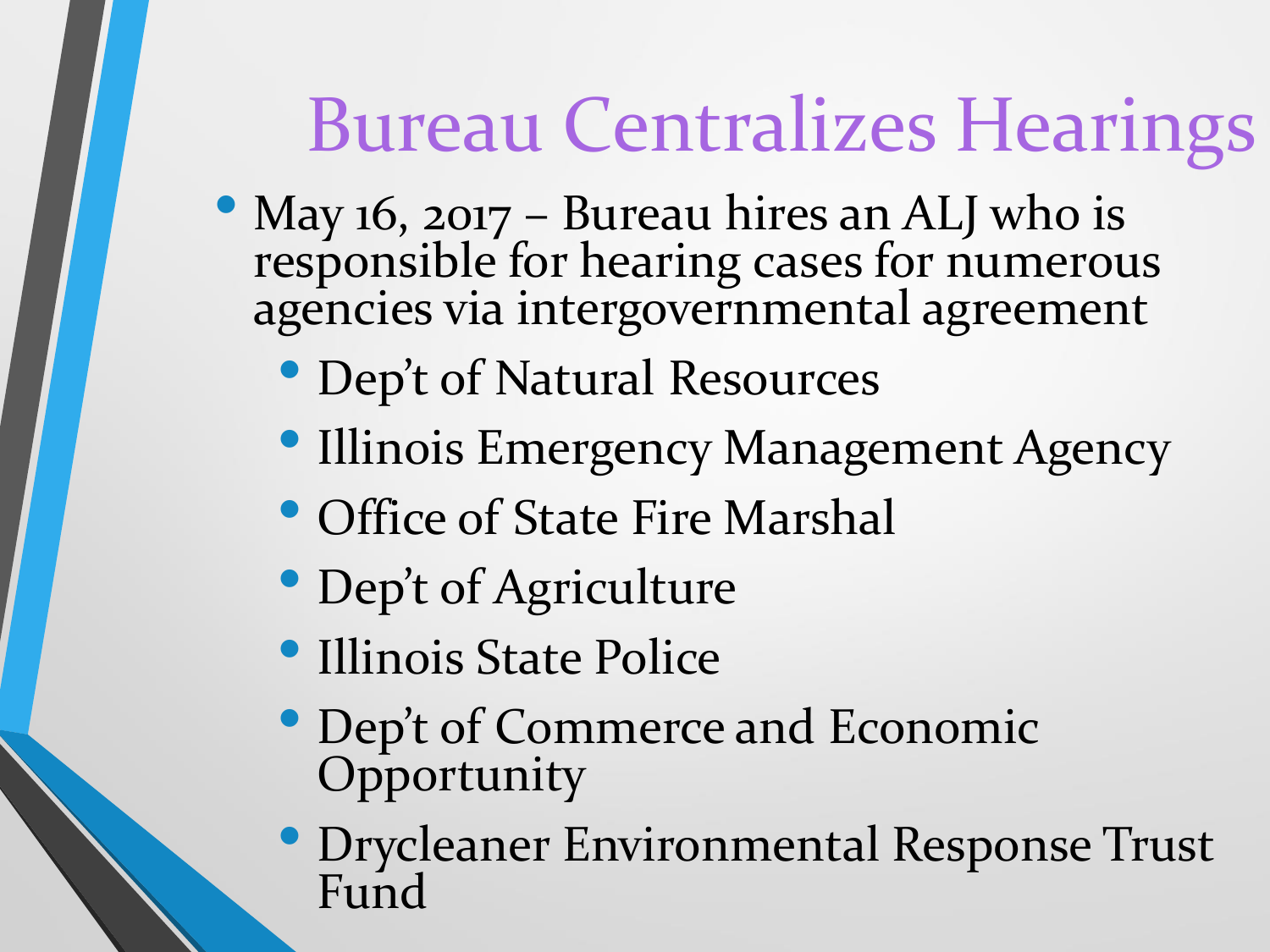# **Executive Order 2017-04**

- Governor Rauner issued a new executive order August 2, 2017
- Makes the Bureau a permanent fixture at CMS
- Expands scope from 10 agencies to 25
- Authorizes additional staff (including ALJs)
- Directs implementation of model rules and proposing APA amendments
- Does not move existing ALJs or change employment conditions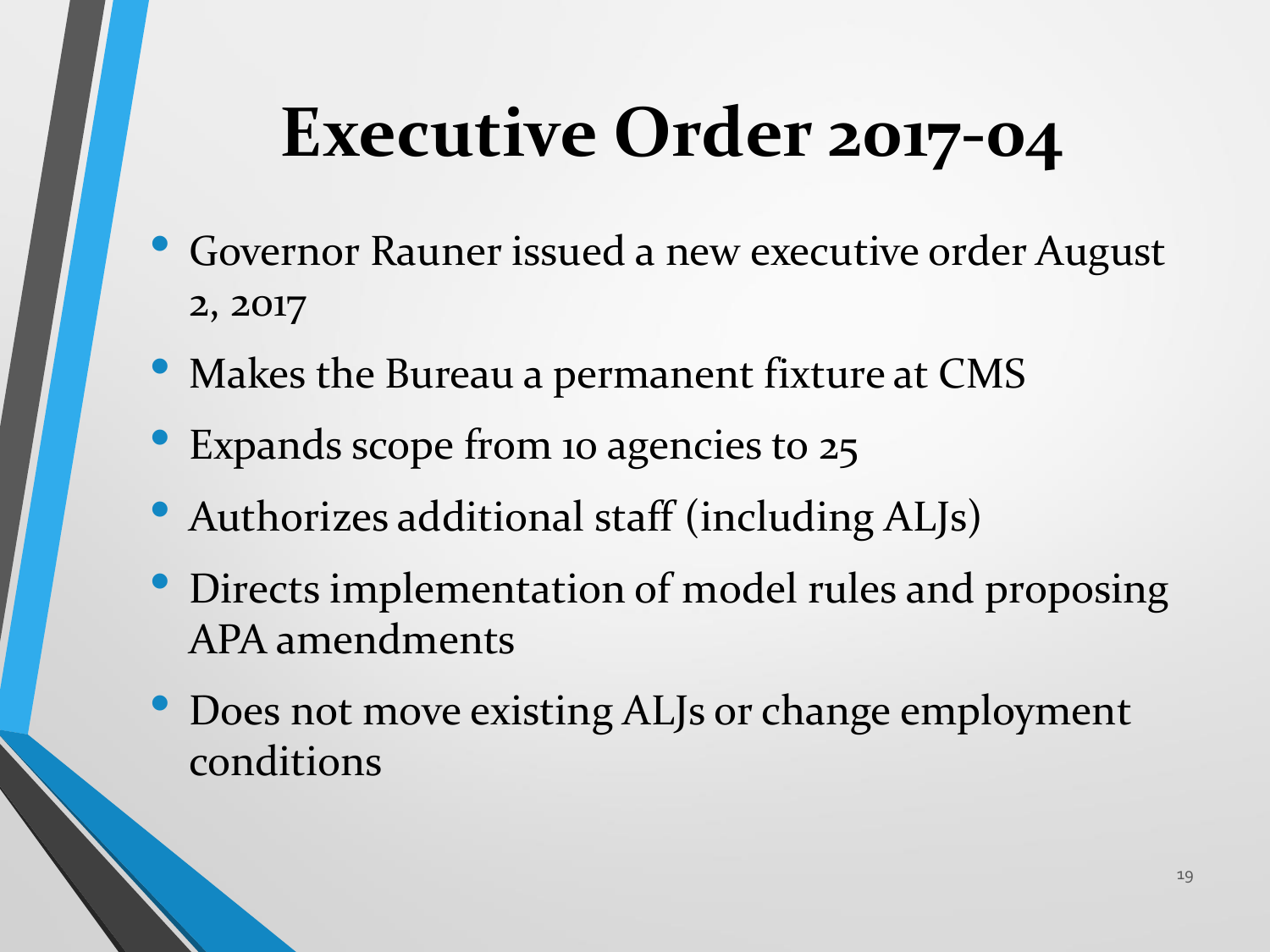# What's Next??

- Promulgate Model Rules to streamline processes
- Continue ALJ-centric Training
- Initiate uniform ALJ orientation
- Procure enterprise electronic case management
- Work for a central panel amendment to APA
- Look for other ways to further consolidate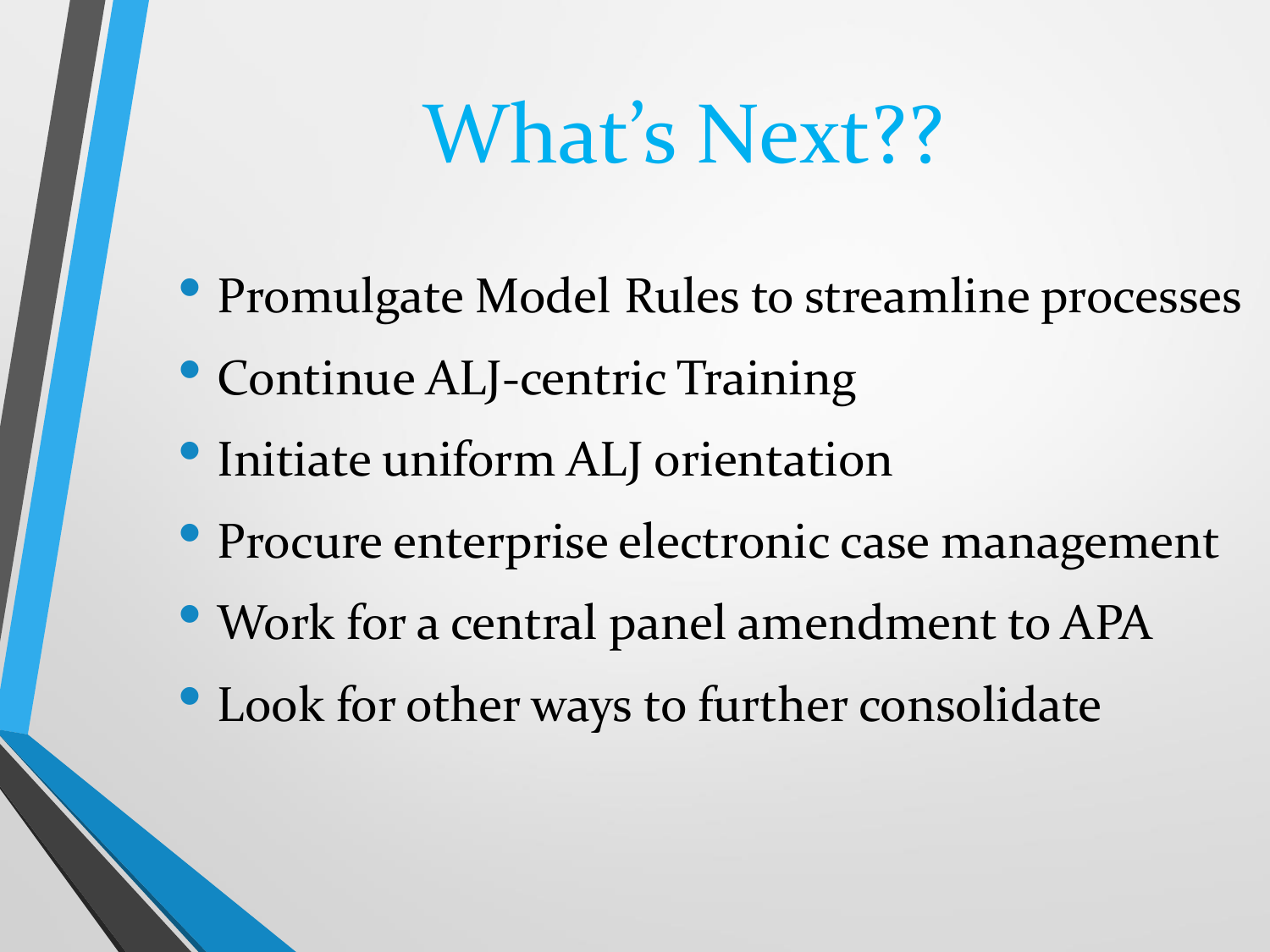#### The Bureau is committed to …

- Implementing policy changes to positively transform administrative law practice in Illinois
- Continuing to test consolidation with expanded case sharing
- Finding solutions as problems arise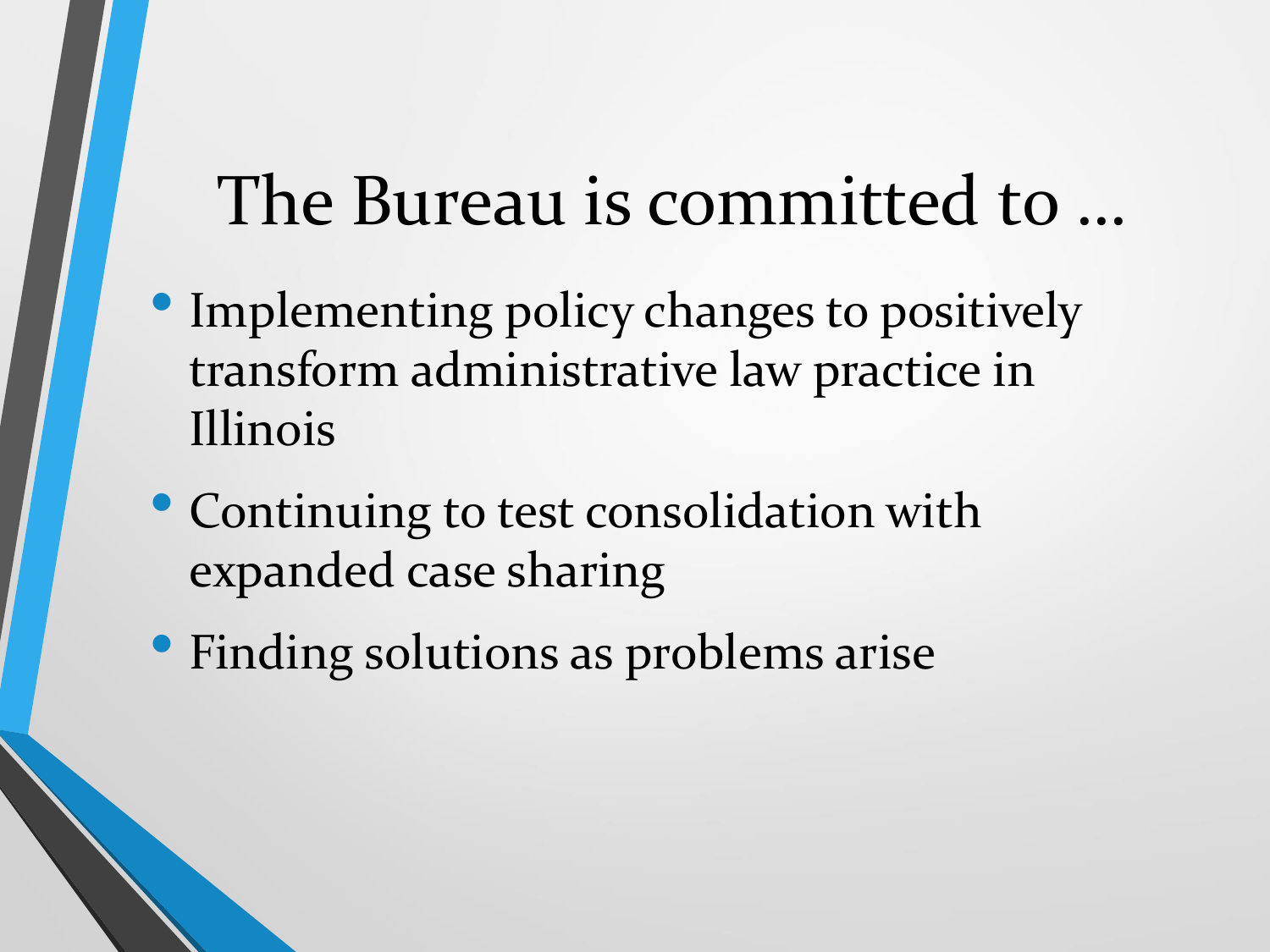

# …for all your support!